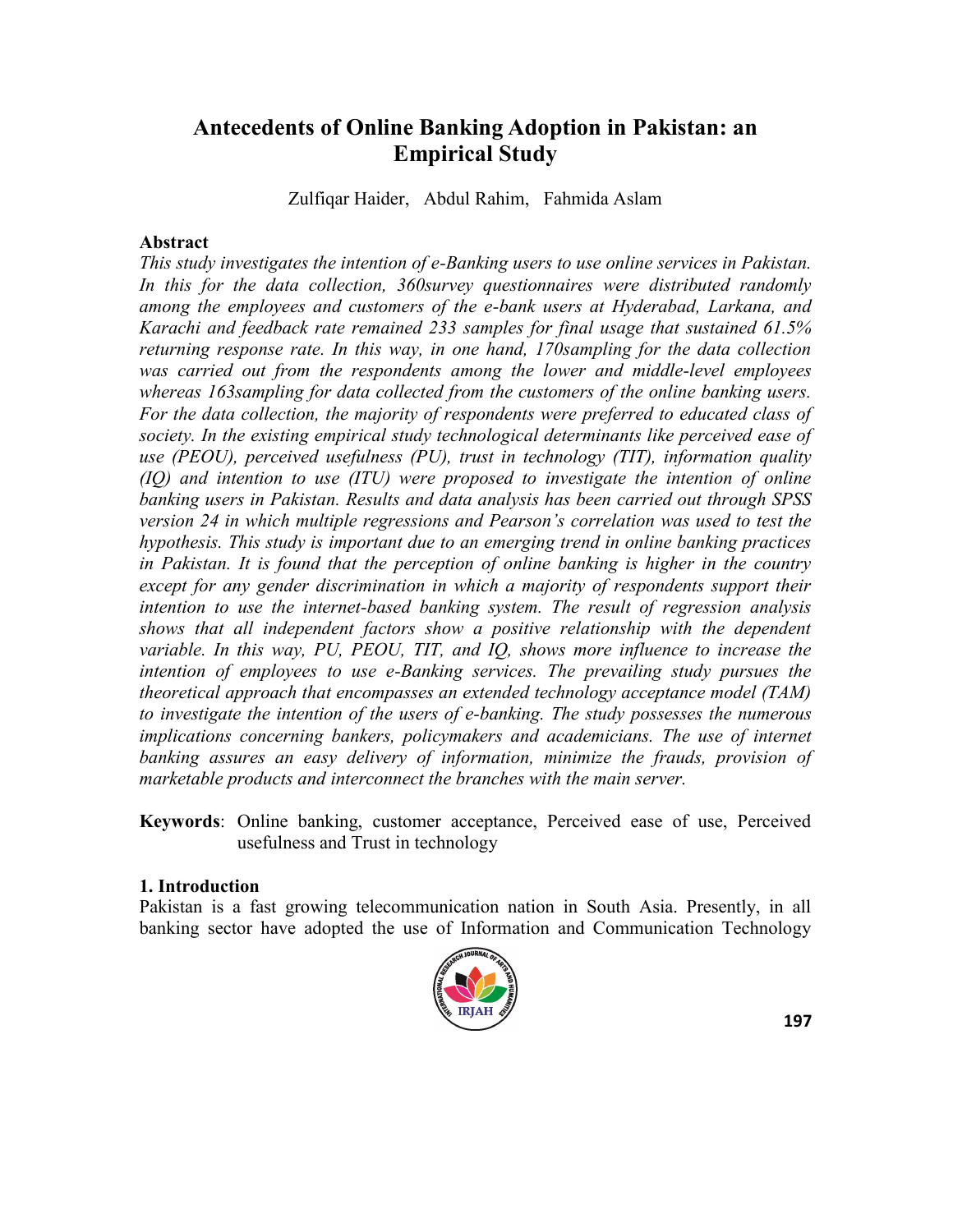(ICT) in order to establish a platform for an effective and efficient means of financial transactions. Henceforth, the existing study focuses on the technological factors to determine the degree of acceptance of e-Banking services by users and propose the related factors like PEOU, PU, TIT, IQ, and ITU to discover the intentional approach of users to use the e-Banking systems in Pakistan. In an external perspective, e-Banking is to be used by customers in the form of ATM, and mobile banking that is also integrating part of the existing study. The result of this research shows that ATM still remains the most widely used system in e-Banking service in Pakistan. Banks' customers who are active users of e-Banking system use it because it is convenient, easy to use, time-saving and appropriate for their transaction needs. The existing proposed model of the study measured the impact of the proposed factors PEOU, PU, TIT, and IQ on the users' intention to use e-banking. The information quantity is the perception of the users' depth anticipation and comprehensiveness of information (Yang, et al., 2005). Intention to use denoted as the degree of insight and expectations to use e-Banking services in future. Perceived usefulness is the degree to which users perceive the e-Banking as the more usefulness, efficient and productive to make user existence easier whereas perceived ease of use is the degree of easy use of technology by the user. The trust in technology is the degree of the technology user in which he or she sustains the interactions via online means.

Internally, employees are working to operate an online banking system in the form of an online financial transaction which is an integrating part for each bank in the contemporary era of globalization. The banking sector is the only financial institution of society that encompasses the beneficial services in the way of it its own development and country economy as well. The increasing revolution in the information technology (IT) has influenced man to adopt the innovative technology in every sector of life thus it is significant to investigate the intentional approach of the e-Banking user to use the technology. Likely, the existing study is concerned with the use of information technology in the banking sector of Pakistan which brings the deep discussion in its diverse perspectives such as knowing the user's intention, benefits of e-Banking to customers and the country financial institutions.

The Electronic Commerce (e-commerce) or Electronic banking (e-banking) is the application of information technology which assists to facilitate the wireless means of services and information over public standards-based networks (Nazir, et al., 2011). The e-government use in the banking sectors are presented with different forms of the term like Online banking, Internet banking, Mobile banking, Telephone banking and PC banking (Ahmad, et al., 2010; Chau, and Ngai, 2010; Pikkarainen, et al., 2004 and Mukherjee, et al., 2003). It is the facts that, Electronic banking is a broad concept whereas internet banking is concerning the specific area under the electronic banking services. Henceforth, the whole discussion centered the attention on the intention to use e -Banking in the banking sector in Pakistan. In modern times, the introduction of electronic banking has occupied a deep significance and vitality of technological use to be the main reason for the success of the organization and meet the core competency.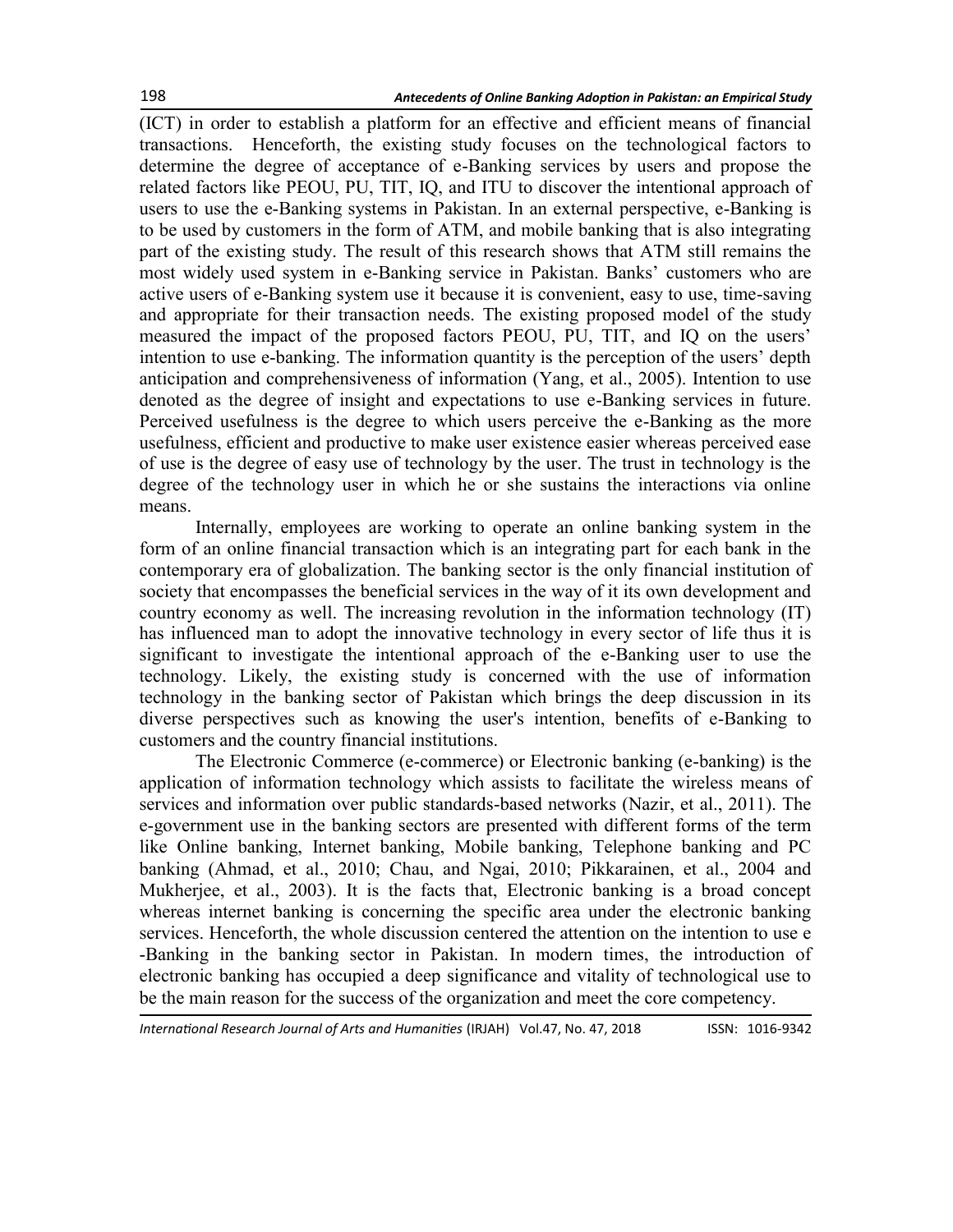The experienced user of the internet prefers the online banking system rather than information technology (IT) illiterate class of the society. There is an amenable nature of operations in the banking sector with the adaptation of innovative technology. By historically California based Wells Fargo was the first bank to initiate first online transaction since 1995. In the earlier online banking transaction, the establishment of the first Security Network Bank and first virtual branchless bank occurred in the 1995 (DeYoung, et al., 2007). The major western and American banks have been offered with the services of internet banking in a practical way since a decade (DeYoung, at al., 2007 and Hernando, at al., 2007).

In the contemporary period, it is perceived the vital role of online means of services in the banking sector for the sustaining the competitive advantage of customers (DeYoung, and Duffy, 2002). The Internet gives easy and cheapest services to assure the operations of the distribution of funds and accounts. Likely the researcher Polasik and Wisniewski (2015) argue that the use of the internet can currently be as the cheapest source of distribution for the bank operations, for instance, transferring funds or account services. The customers can be motivated to use the internet-based banking by sustaining credibility to them. In the customers' viewpoint, the decision to utilize Internet-based banking is commonly motivated by efficiency and convenience (Bruno, 2003). The automatic teller machines (ATMs), mobile phone banking and internet banking offer a considerably cheaper alternative to banking based on the conventional branch by creating channels for services delivery.

### **2. Literature Review**

The recapitalization in the banking sector is survived with the use of ICT applications in order to sustain an efficient and effective online-Banking service delivery (Ayo et al., 2007). The use of telecommunication and services related to banking has designed opportunities to ensure the E-banking. There is expediency and liberty to customers in the mobile banking services which maintains a sound cost saving to users (Kazi, and Mannan, 2013). Mobile banking contributed to the diverse functions for banks to broaden market diffusion with the assistance of mobile services (Lee, et al., 2007). In the modern day, the internet became an integrating part of e-Banking services that assures the provision of transition of information and other diverse financial transactions. Henceforth, the widespread popularity of internet Banking has surpassed the globe concerning financial Services (Nazir, et al., 2011).

The website of the State Bank of Pakistan is very useful to derive information regarding e-Banking services (Qureshi, et al., 2002). There is a profound impact on electronic communication channels on the industry (Delgado, and Nieto, 2004). Automated teller machine (ATM) has been introduced in 1967 by Barclays Bank that has brought the system on the surface in the electronic banking system (Bátiz-Lazo, and Wardley, 2007 and Bátiz et al., 2002). Moreover, the use of ATM is about 23 years old in Europe that was an important facilitating agent for online banking. Despite the long historical background of the adaptation of online banking system pursue the variety of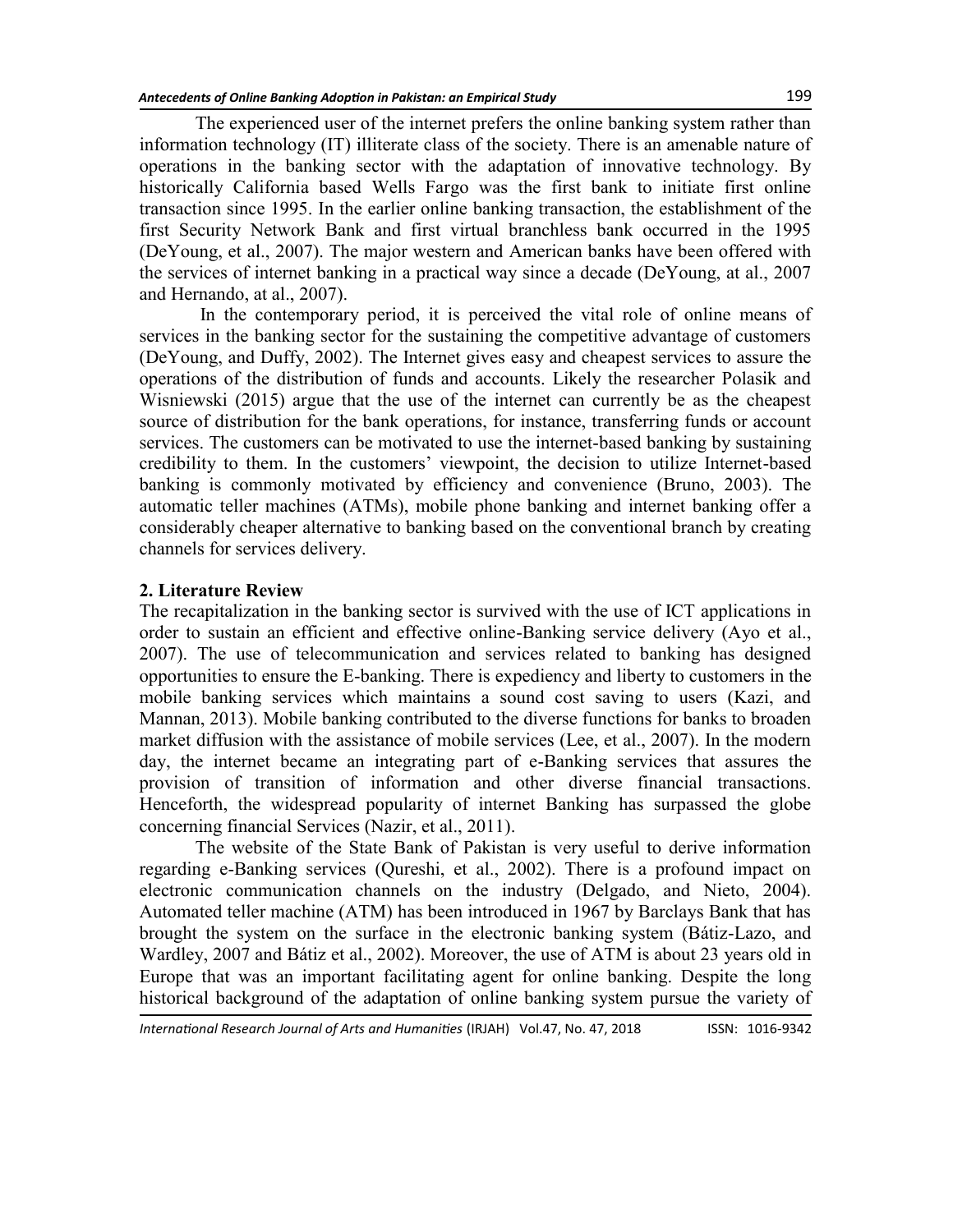factors which is hindering in the way of diffusion of this innovative technology, such as the lack of the availability of the computer or accessibility of the Internet. The key purpose of the existing research is to evaluate e-Banking adaptation of the customers which ensure their online financial transaction to the respective bank account in the developing countries like Pakistan. In this way, mobicash account also assists to transfer the online financial transaction to any bank account in form of an online deposit. Time is to be saved by means of online banking (Qureshi, et al., 2002).

Online banking service is a distance less mechanism in which e-Banking users use and manage the accounts at least investment of time and cost (Ekin, et al., 2001). At present, all commercial banks have designed their ATM networks and issued the users debit and credit cards. According to researcher Kolachi (2006) Pakistani banks presented the number of online banking services and products which can be mentioned as (a) Inquiry: Account balance inquiry, fixed deposit inquiry, Account statement inquiry, Check statement inquiry (b) Payment: Credit cards payments, Transfer of funds, Utility bills payments and Direct payments (c) Request: request for Cheque book, request for the stop payment, requests for the Demand draft and request for new fixed deposit (d) Download: Statement download, Customer profile, other guidelines and information download. Since 2000 use of ATM and credit and debit card holders have increased drastically. In the contemporary period, e-Banking is used by the bankers and customers which ensures the provision of benefits to both users like customers and banks (Oni, and Ayo, 2010). The aim of the existing study is to investigate the constructs that influence the e-Banking users to adopt the online services. In this way, the prevailing study proposed the conceptual framework model which encompasses the four independent determinants PEOU, PU, TIT, and IQ whereas intention to use e-Banking has been adopted as a dependent factor.

The operational managers are responsible directly for the operations in order to mobilize facilitation of quick response which is the most significant useful mechanism of electronic banking (Kaleem, and Ahmad, 1970). All bank translations were carried out by the use of ATMs or visiting banks customers before the beginning of mobile banking (Anus, et al., 2011). The advent of mobile banking plays a significant role in the diffusion of banking in an electronic means that came to be recognized as the biggest customer-tobusiness applications concerning mobile-commerce. The customers increased convenience has been surfaced due to change in the business of retail banks. It is documented by the researcher that prevailing utility of electronic services has been heavily influenced by telephone banking or use of ATMs revealed a superior inclination to adopt Internet banking (Hernandez, and Mazzon, 2007 and Lee, et al., 2005). Online banking services contribute the deposing transferring fund through ATM machines and alert through SMS and electronic mail alert.

The use of automatic teller machines (ATMs) to internet banking or mobile phone banking to provide certain limited banking services to banks' customers (draft: policy paper on a regulatory framework for mobile banking in Pakistan). In Pakistan, ATM banking has taken off by two interlinked switches. Many banks also offer limited banking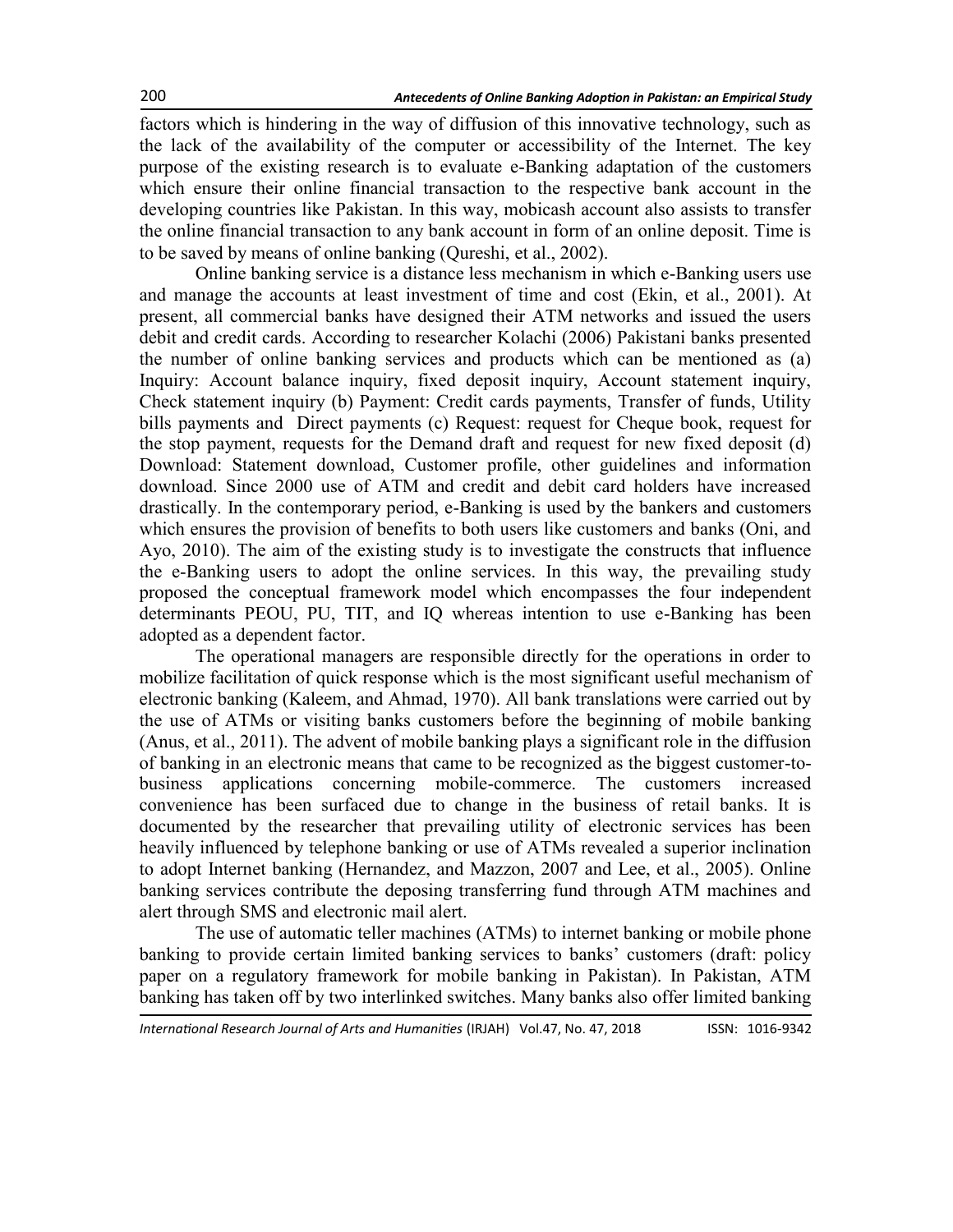| <b>Transactions</b><br><b>Channels</b> | Q1FY17          |                 | Q2FY17          |                   | Q3FY17           |                 |
|----------------------------------------|-----------------|-----------------|-----------------|-------------------|------------------|-----------------|
|                                        | Volume<br>Value | Volume<br>Value | Volume<br>Value | Volume<br>Value   | Volume<br>Value  | Volume<br>Value |
| PRISM System                           | 0.2             | 66,207.4        | 0.3             | 58,097.8          | 0.3              | 69,780.4        |
| Paper based<br>Transactions7           | 111.4           | 30,696.4        | 113.3           | 107.2<br>32,866.2 |                  | 32,687.6        |
| E-Banking                              | 135.5           | 8055.5          | 151.0           | 9244.3            | 9,343.5<br>162.0 |                 |
| Real time online<br>Branches(RTOBs)8   | 31.0            | 6760.0          | 35.5            | 7863.2            | 37.5<br>7,814.9  |                 |
| <b>ATMs</b>                            | 89.1            | 1015.3          | 94.3            | 1064.7            | 102.0            | 1,178.7         |
| <b>POS</b>                             | 8.3             | 51.9            | 13.4            | 62.2<br>13.9      |                  | 64.1            |
| Internet<br><b>Banking</b>             | 5.6             | 203.9           | 6.1             | 224.5             | 6.8              | 255.9           |
| Mobile Phone<br>Banking                | 1.2             | 21.0            | 1.3             | 26.0              | 1.4              | 25.4            |
| Call Center<br><b>Banking</b>          | 0.1             | 16              | 0.1             | 1.7               | 0.1              | 2.1             |
| Ecommerce                              | 0.2             | 1.8             | 0.3             | 2.0               | 0.3              | 2.4             |
| Total:                                 | 247.1           | 104,959.1       | 264.6           | 100,208.3         | 269.5            | 111,811.5       |

services like balance inquiry, mini-statement etc. over mobile phone and restricted fundtransfer over the internet.

Source: Retail Payment Systems of Pakistan 1st quarterly 2017

The Mobile phones assure an accessibility and give services to users like a digital wallet, to be used to maintain diverse transactions such as transfer funds, check account balances, send and receive remittances, repay loans, generate receipts, pay bills and school fees and even save without the need for minimum account balances and heavy banking fees (Jenkins, 2008; Aker and Mbiti, 2010; McKinsey Global Institute, 2016; Hughes and Lonie, 2007; Khan and Rashid, 2015).This existing is unique to investigate the e-Banking users intention to use an information system in which financial activities are carried out. In this way, it would be recognized initiatives to use TAM for bank clients in order to adopt e-Banking services, particularly the low-income sector concerning Pakistan as a developing country.

# **2.1 Pakistan and E-Banking**

In the developed countries internet banking unconfined its scope and limitation to mobilize the financial transaction which is in poor scenarios in the developing countries. In spite of the numerous benefits of online activities in the contemporary of globalization,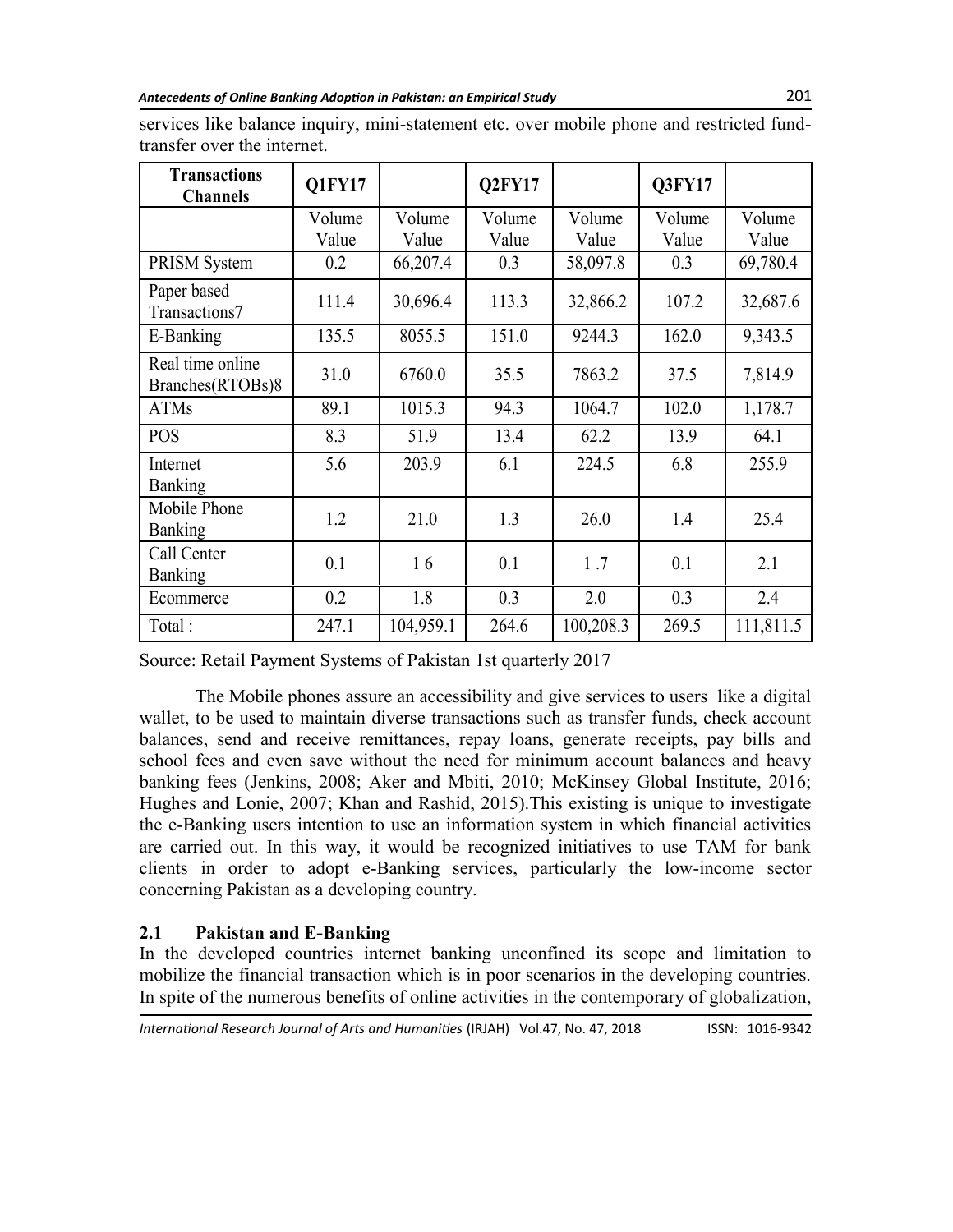the financial institutions in Pakistan are lagging behind from obtaining the full experience with deep potential form e-commerce due to the instability and weakness of the financial system of the country. The successful operation of an internet bank strategy gives the number of benefits of e-Banking in the context of clients' banks and the economy (Lustsik, 2003).

The e-Banking benefits to measure the monetary terms. Additionally, it Reduces costs of accessing banking services (Bank Away, 2001). It creates comfort in a timesaving, easy financial transaction, except any physical dealing with the bank, quick and continuous accessibility of information. It sums up the work in a cheaply which can check the multiple accounts within a click of a button. E-Banking ensures effective management and speeds up the efficiency in the business process. Thus it materializes an effective delivery of services and meets the availability of information (Rehman, et al., 2012).E-Banking benefits the Private customers in the form of reduced costs, speedy medium for the transaction to transfer the fund.

|                                                                        | <b>Benefits of Internet Banking to Pakistan</b>                                                                                                                                                                                                                                                                                                                                                |
|------------------------------------------------------------------------|------------------------------------------------------------------------------------------------------------------------------------------------------------------------------------------------------------------------------------------------------------------------------------------------------------------------------------------------------------------------------------------------|
| <b>International Reach</b>                                             | Providing a new way for local entities to do business overseas<br>and fulfilling cross-border banking needs. ?<br>Potential for more investments locally by citizens living<br>outside of Pakistan.<br>Increased technology exposure for citizens generally adds to<br>the sophistication of basic infrastructure of the country thereby<br>increasing its appeal to the investment community. |
| The sophistication of<br>Basic Infrastructure.                         | Better image for Pakistan, particularly as a technology<br>destination with superior financial services.<br>Gives local merchants a chance to compete in international<br>markets as well as provide a more competitive industry to<br>global clients.                                                                                                                                         |
| Increased<br>Competition                                               | Generation of new jobs/employment, new job skills, and<br>livelihoods.                                                                                                                                                                                                                                                                                                                         |
| Increased<br>Productivity and<br><b>Reduced Pollution</b>              | More production time as fewer people will need to leave work<br>to go to the bank.<br>Less commuting would reduce the pollution from the motor<br>vehicles, as there will be less traffic on the road.<br>Enabling/paving the way for further development of e-<br>commerce and merchant commerce (m-commerce) activity.                                                                       |
| E-commerce Growth<br>Convenience and<br>Possibility of Cost<br>Savings | Provide another (less expensive) alternative for consumers and<br>business to conduct their business.                                                                                                                                                                                                                                                                                          |

**Table No.1:** *Benefits of Internet Banking to Pakistan*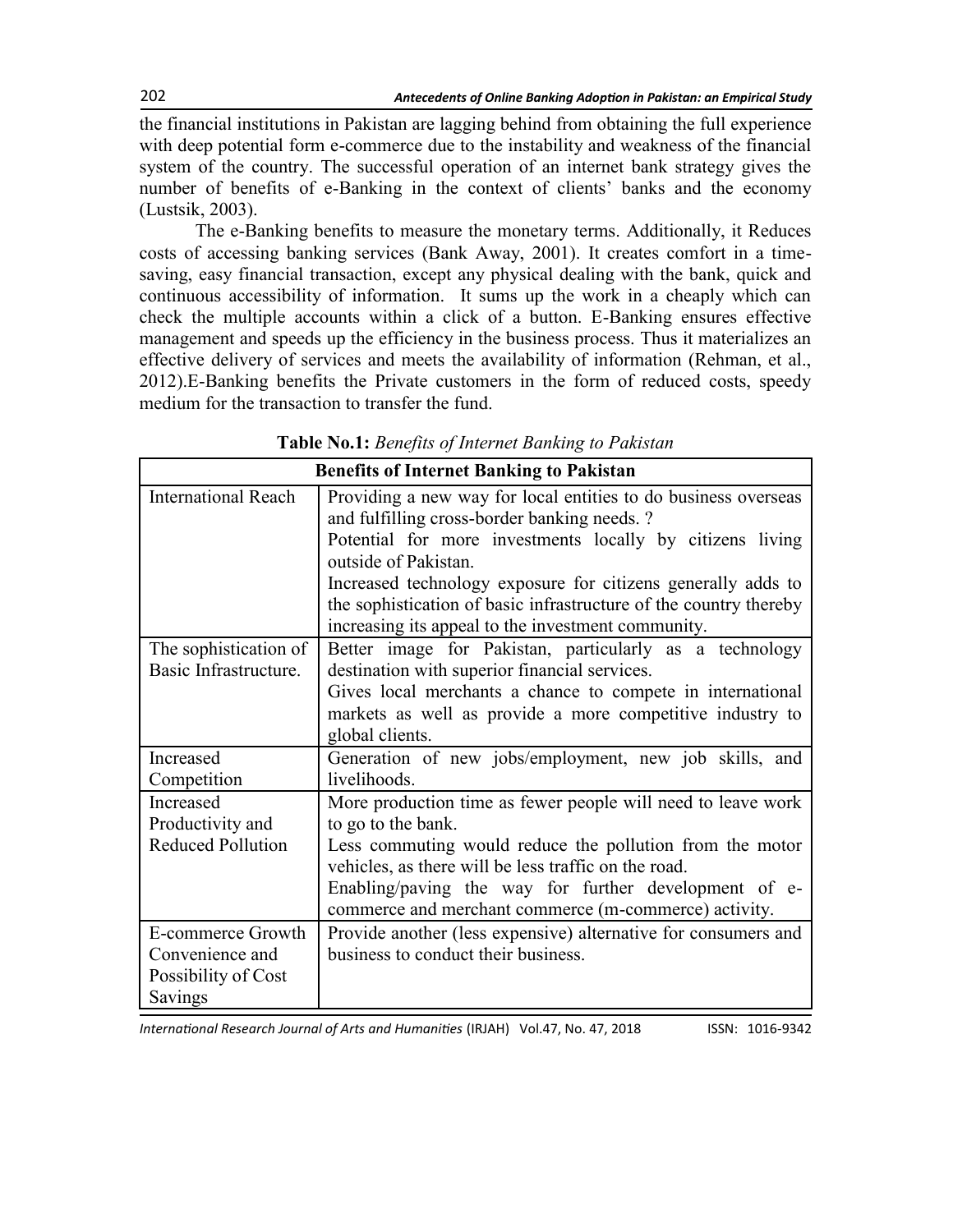Internet banking gives the dual function to bring a solution which restores the viability of the financial institutions in Pakistan and sustain the customer confidence. The customers' use of e-Banking has been carried out by mobile services such as [Telenor](https://en.wikipedia.org/wiki/Telenor_Pakistan)  [Pakistan](https://en.wikipedia.org/wiki/Telenor_Pakistan) introduced a mobile banking with the coordination of Taameer Bank, in the form of Easy Paisa in 2009.Moreover, Mobilink service interlinked an online transaction system to the bank under the head of the mobicash account that also assists to transfer the online financial transaction to any bank account in form of an online deposit. According to a number of researchers the benefits mobile banking reveal in the form of portability, labor free, reduced cost, convenience, wider customer reach, High level of security and Accessibility (Laukkanen, 2007 and Eckhardt, et al, 2009). There is a number of benefits of e-Banking to Customers which can be presented in the following table.

| Convenience            | Single access point for all financial products and services. |  |  |  |  |
|------------------------|--------------------------------------------------------------|--|--|--|--|
|                        | Banking at customers' own convenience.                       |  |  |  |  |
|                        | Ensures better monitoring.                                   |  |  |  |  |
|                        | Portability                                                  |  |  |  |  |
| Accessibility (Easy    | Global access to accounts; clients can access account        |  |  |  |  |
| Access)                | information anywhere and at any time (24-hours-a-day;        |  |  |  |  |
|                        | seven-days-a-week).                                          |  |  |  |  |
|                        | Higher availability of bank data.                            |  |  |  |  |
| Increase Competition   | Give local merchants a chance to compete in international    |  |  |  |  |
|                        | markets.                                                     |  |  |  |  |
| Increase Profitability | Merchants/corporate clients get funds<br>of<br>varying       |  |  |  |  |
| and Savings            | currencies. Deposited to their local accounts.               |  |  |  |  |
|                        | Ordinary citizens can reap similar benefits.                 |  |  |  |  |
| <b>Saves Time</b>      | Less time required for bank business.                        |  |  |  |  |
|                        | Quick delivery of products and services.                     |  |  |  |  |
|                        | Reduces commute.                                             |  |  |  |  |
| More Choices           | Can select from many financial institutions and from more    |  |  |  |  |
|                        | products and Services                                        |  |  |  |  |
| The possibility of     | Using "cheaper" delivery channels.                           |  |  |  |  |
| Cost savings           |                                                              |  |  |  |  |

**Table No. 2:** *Benefits of Internet Banking to Clients/Customers*

## **2.2 Adoption of Online Banking Antecedents and Theoretical Perspective of the Study**

The increasing advancement in e-Banking technology has given birth to a revolutionary phenomenon for handling banking affairs on the daily basis. The researcher Pikkarainen et al., (2014) measured the PU and PEOU with online baking in order to investigate the users' acceptance of e-banking. In this way, the researcher Davis (1989) reveals the direct influence of the construct perceived usefulness affects e-government adoption.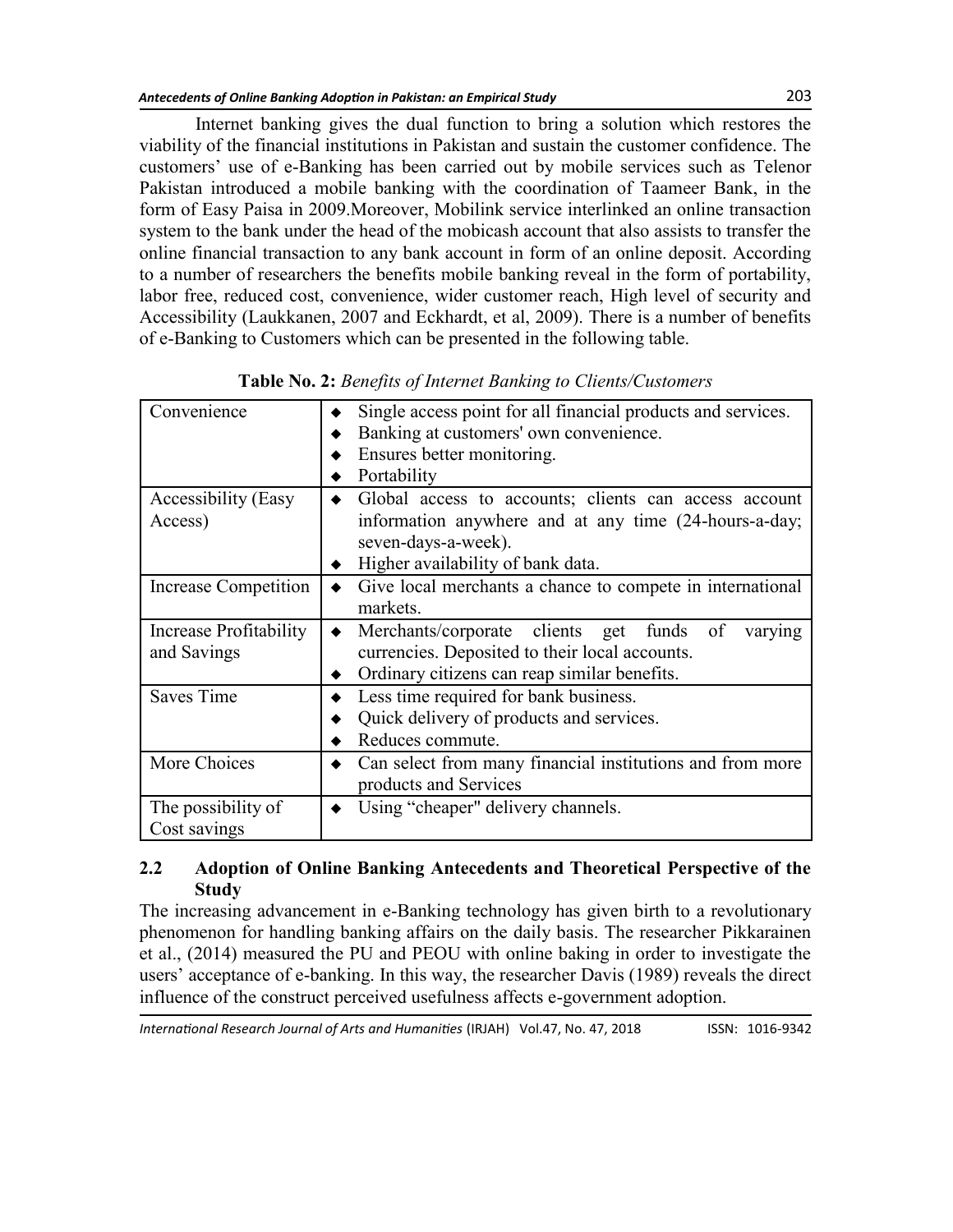Likely, existing study encompassed the constructs PEOU, PU, TIT and IQ which show their relationship with the intention to use e-banking. There is a rapid acceptance of online banking in the world which is surpassing the 50% of countries of the world to adopt the e-banking. Investigating the online banking acceptance in the light of the traditional technology acceptance model (TAM) has widely recognized model in the way to adopt e-banking.

The technology acceptance model (TAM) focuses on the acceptance of innovative technology which is being introduced in the developing and under developing societies. The TAM model hypothesizes that perceived usefulness (PU) has a significant construct influencing the acceptance of an information system (Davis et al., 1989). The PU has been defined by Davis as "the degree to which a person believes that using a particular system would enhance his or her job performance" (Davis, 1989). According to the TAM model, the construct PEOU becomes a major variable that influences the acceptance of information system (Davis et al., 1989). The factor PEOU has been defined as "the degree to which a person believes that using a particular system would be free of effort" (Davis, 1989). For this reason, an easier perceiving by the user to use the information system and it is more likely to be accepted by the users. The TAM model illustrated the relationship between the construct PEOU and PU of an information system with the users' intention or attitude and actual usage of the system (Oni, and Ayo, 2010).

The triumphant of an online banking implementation can be influenced by the construct information quality (IQ) (Teo, et al., 2008).Information quality has been materialized as a significant agent for effective organizations and an energetic area of Management Information Systems (MIS) research (Lee, et al., 2002). Additionally, the researcher Omar, et al., (2011) argued that the construct PU, and PEOU, was investigated to establish to affect online banking adoption. The results of the extant study revealed that PU, PEOU, TIT, and IQ maintain a positive relationship with the intention to use e-Banking in Pakistan.

The study conducted by Raza, and Hanif, (2013) investigated the intention of external customers by adopting the online banking services which measured the factors Perceived Usefulness (PU), Perceived Risk (PR), Information of Internet Banking (INF), Security and Privacy (SP) Support (GS) with adaptation of internet banking. Likely, the researcher, Oni, and Ayo, (2010) measured the factors PU and PEOU with the intention to use electronic banking. Constantly, research argued that the impact of the construct PU, PEOU, and computer self-efficacy (CSE), perceived credibility (PC), and customer stance of intention is sought to find out the degree of acceptance of users in e-Banking services (Oni, and Ayo, (2010).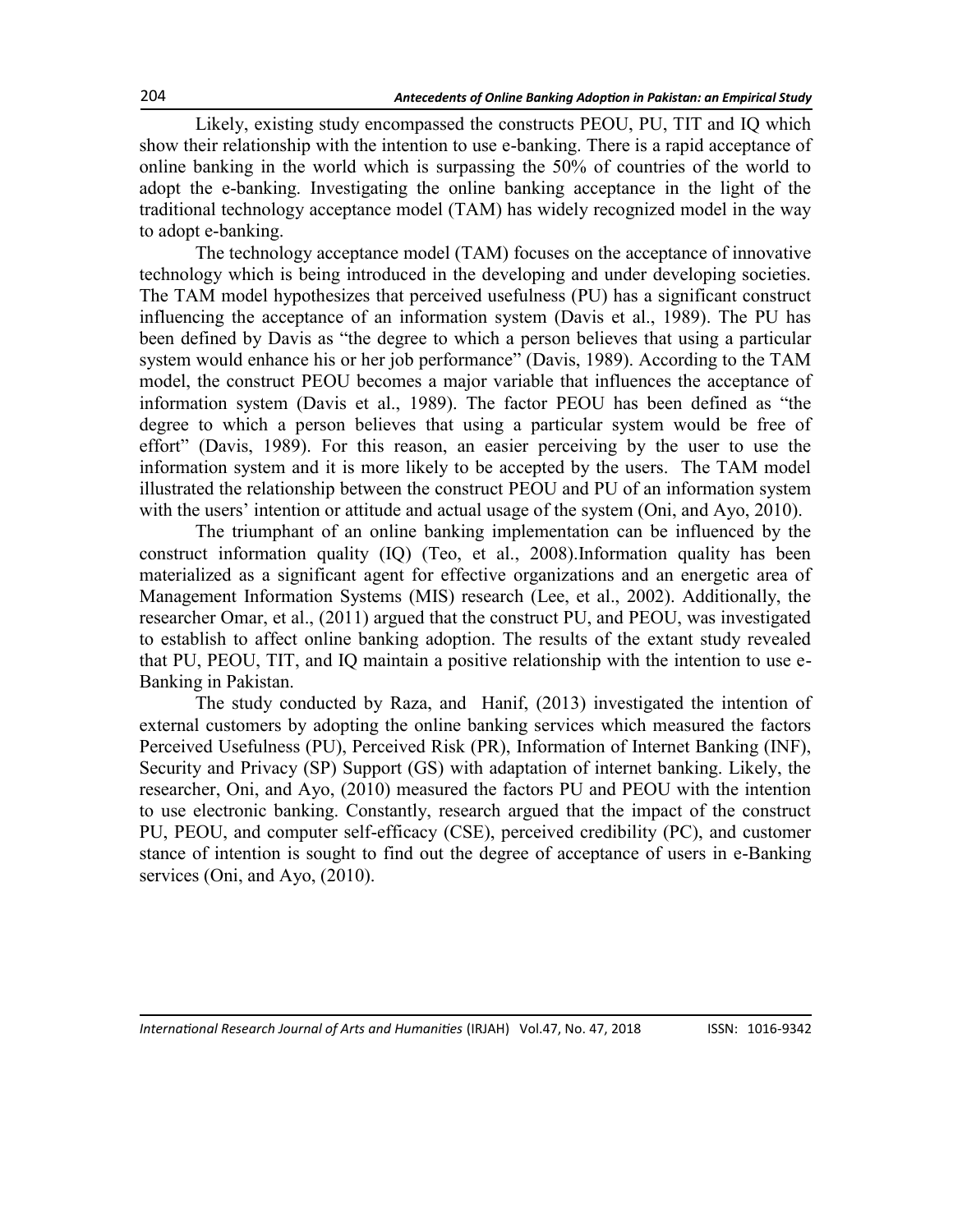## **3. The Conceptual Framework Model**



**H1.** *There is a significant positive relationship between Perceived ease of use (PEOU) and Intention to use e-banking.*

The present study reveals the significant relationship between independent variable PEOU and dependent variable intention to e-Banking (ITU). It centered the attention to customers and employees use of online banking. The researcher Chong et al, (2010) argue that the constructs which comprise PU, PEOU, trust and government support show any effect to adopt online banking services.

**H2.** *There is a significant positive relationship between Perceived usefulness (PU) and Intention to use e-banking.*

The PU is a strong construction that showsa relation with the e-Banking (ITU). The relationship of PU and ITU has been used by diverse researchers in their slight modification in the different area of study to investigate the acceptance of the technology (Almuraqab, 2016; Abu-Shanab, 2014; Alomari, et al., 2012; Shin-Yuan Hung, et al., 2006; Moore and Benbasat, 1991 and Thompson et al., 1991).

**H3.** *There is a significant positive relationship between trust in technology (TIT) and Intention to use online banking.*

In the earlier studies it is revealed TIEG as to be influenced by constructs: TIG and TIT (Abu-Shanab and Al-Azzam, 2012; Peppaetal., 2012; Ayyashetal., 2012; Nassuora and Al-Mushasha, 2012; ShajariandIsmail,2012; Abu-Shanab et al., 2010 and Toeetal., 2008;). The existing study focuses on the constructs of trust in technology and discovers the intentional approach of online banking users.

**H4.** *There is a significant positive relationship between information quality (IQ) and Intention to use online banking.*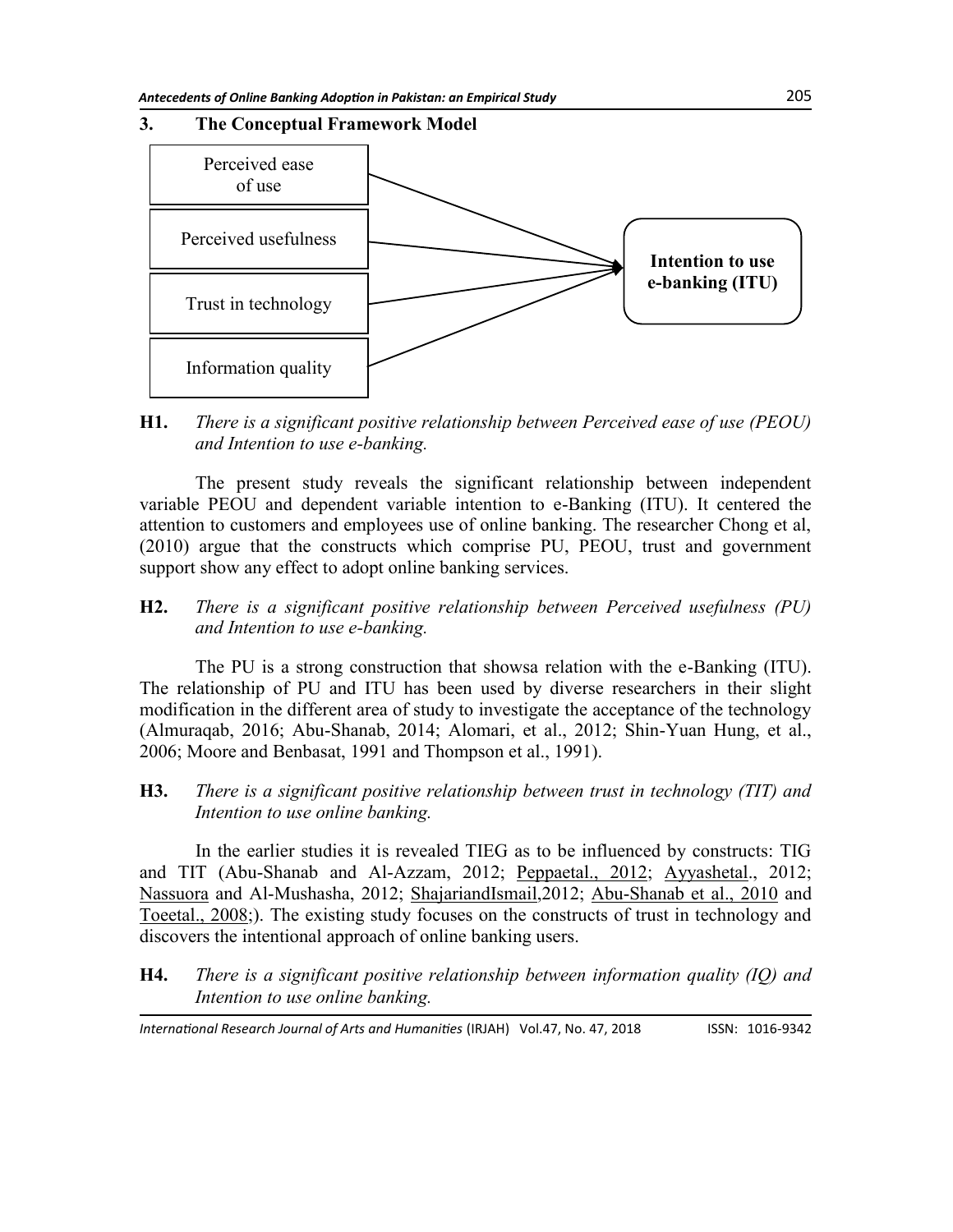Information quality implies the users' evaluation of whether the provision of the information on the given Web site is valid, accurate, and timely. The information quality motivates the online bank users to adopt the innovative technology (Thompson, et al., 2008).In the number of studies, information quality (IQ) was significantly predicting the ITU (Abu-Shanab, 2014).Information quality can be restored with the consumers' accessibility and confidentiality concerning the information (Huang, et al., 1999).

## **4. Results and Discussion**

In an external ground, the data concerning the prevailing study were conducted by the majority of educated customers who use online banking like ATM and online SMS services of the banking. Moreover, the online transaction from the mobile user to the internet has been carried mobile cash online banking transaction means. For the development of model proposed of factors have been derived from diverse sources such as PEOU, PU and ITU constructs' are obtained from the technology acceptance model TAM model whereas the factor TIT has been derived from the (Thompson, et al., 2008). The technology acceptance model TAM is a well-recognized model in the way to investigate the technology acceptance. This provides to integrate the TAM and TPB model and confirm its robustness towards online banking adoption. For the data collection five points Likert scale has been used in which five option were given to choose like (1) strongly disagree (2) Disagree (3) neutral (4) agree and (5) strongly agree. The existing study pursues the correlation and regression analysis in order to test the hypotheses validity. Moreover, the prevailing study contains the four independent variables and one dependent construct which 23 items were adopted.

| <b>Variables</b>      | <b>Description</b><br><b>Frequency</b> |     | Percentage |
|-----------------------|----------------------------------------|-----|------------|
|                       | Male                                   | 190 | 81.5       |
| Gender                | Female                                 | 43  | 18.5       |
|                       | $21 - 30$                              | 32  | 13.7       |
|                       | $31 - 40$                              | 147 | 63.1       |
| Age                   | $41 - 50$                              | 39  | 16.7       |
|                       | $51 - 60$                              | 15  | 6.4        |
|                       | Single                                 | 63  | 27.0       |
| <b>Marital Status</b> | Married                                | 156 | 67.0       |
|                       | Divorced/widow                         | 14  | 6.0        |
|                       | 92<br>Bachelor                         |     | 39.5       |
| <b>Education</b>      | Master                                 | 135 | 57.9       |
|                       | M.Phil/PhD                             | 6   | 2.6        |

**Table No. 3:** *Demographic Characteristics*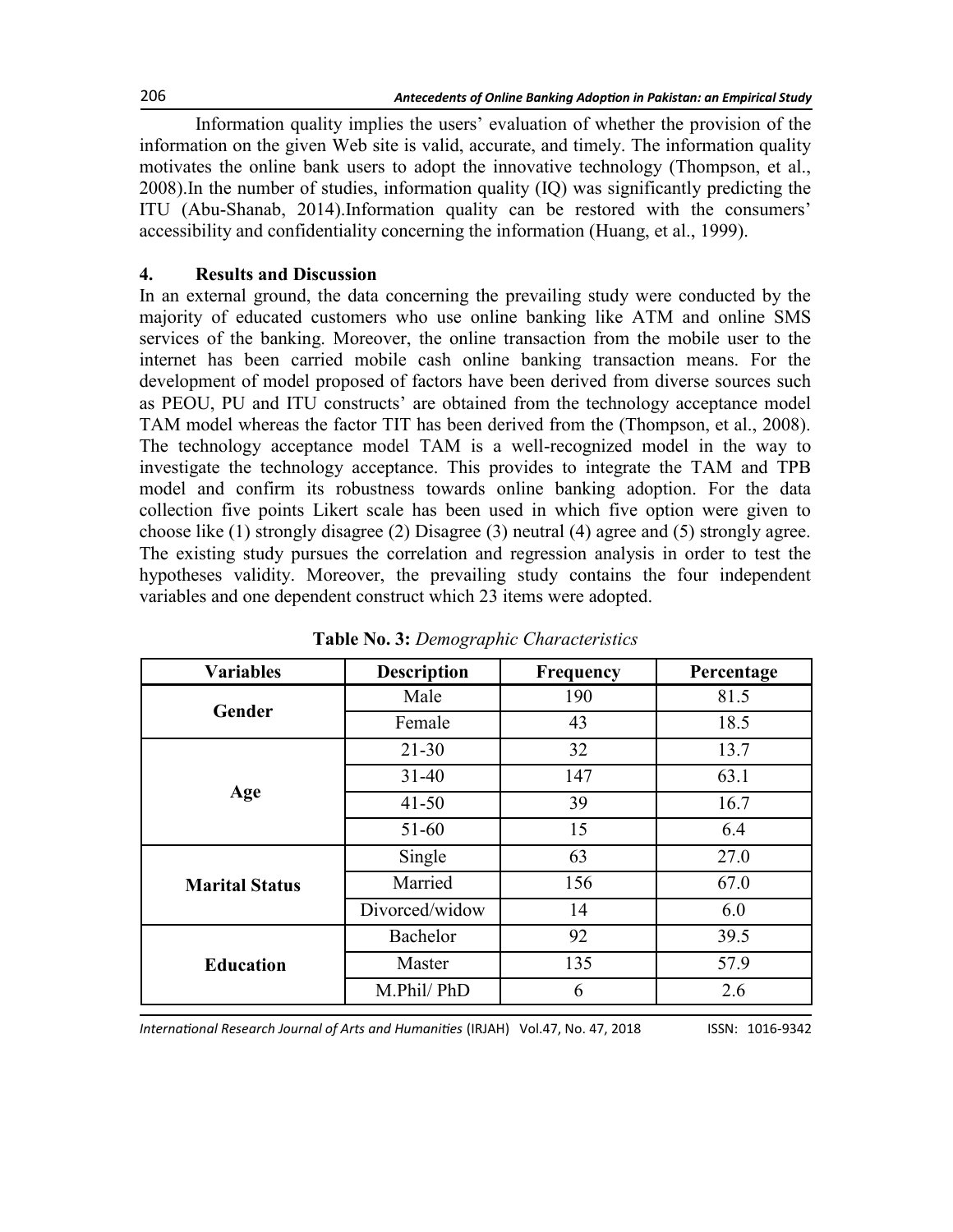| Antecedents of Online Banking Adoption in Pakistan: an Empirical Study | 207 |
|------------------------------------------------------------------------|-----|
|------------------------------------------------------------------------|-----|

|                             | Less than 1 year | 84  | 36.1 |
|-----------------------------|------------------|-----|------|
|                             | $1-5$ years      | 127 | 54.5 |
| <b>Job Experience</b>       | 6-10 years       | 18  | 7.7  |
|                             | $11-15$ years    | 4   | 1.7  |
|                             | $1 - 2$          | 78  | 33.5 |
|                             | $3-4$            | 68  | 29.2 |
| <b>Number of dependents</b> | $5-6$            | 15  | 6.4  |
|                             | $7+$             | ∍   | 9    |
|                             | NONE             | 7() | 30.0 |

| <b>Items</b>                                                                                        | N   | Mean   | <b>Std. Deviation</b> |
|-----------------------------------------------------------------------------------------------------|-----|--------|-----------------------|
| I intend to use online banking systems (ITU)                                                        | 233 | 3.691  | .9643                 |
| I expect to use online banking services (ITU)                                                       | 233 | 3.7468 | .85112                |
| I plan to use online banking systems (ITU)                                                          | 233 | 3.7124 | .86536                |
| Using the transaction of internet banking services<br>will be easy to use (PEOU)                    | 233 | 3.6652 | .84560                |
| internet banking services provide helpful<br>guidance in performing a task (PEOU)                   | 233 | 3.7210 | .76245                |
| It would be easy for me to become skillful at<br>using online banking system (PEOU)                 | 233 | 3.7897 | .72723                |
| Interaction with internet banking is clear and<br>understandable (PEOU)                             | 233 | 3.8197 | .73821                |
| I find it easy to recover the error encountered<br>while using the Internet banking services (PEOU) | 233 | 3.8369 | .76509                |
| E-government services help me to finish things<br>faster (PU)                                       | 233 | 3.8841 | .74241                |
| E-government services would make it easier to do<br>$my$ job (PU)                                   | 233 | 3.7768 | .78344                |
| Using electronic services improves my job<br>performance (PU)                                       | 233 | 3.8155 | .77422                |
| I would find e-government useful in my job (PU)                                                     | 233 | 3.8541 | .73999                |
| Using an electronic system increases my<br>productivity (PU)                                        | 233 | 3.8412 | .79091                |
| I trust the security of the Internet (TiT)                                                          | 233 | 3.7124 | .74201                |
| I trust computers when I use them in online<br>banking transactions (TiT)                           | 233 | 3.6094 | .69313                |

| Table No. 4: The mean and standard deviations of survey items |  |
|---------------------------------------------------------------|--|
|---------------------------------------------------------------|--|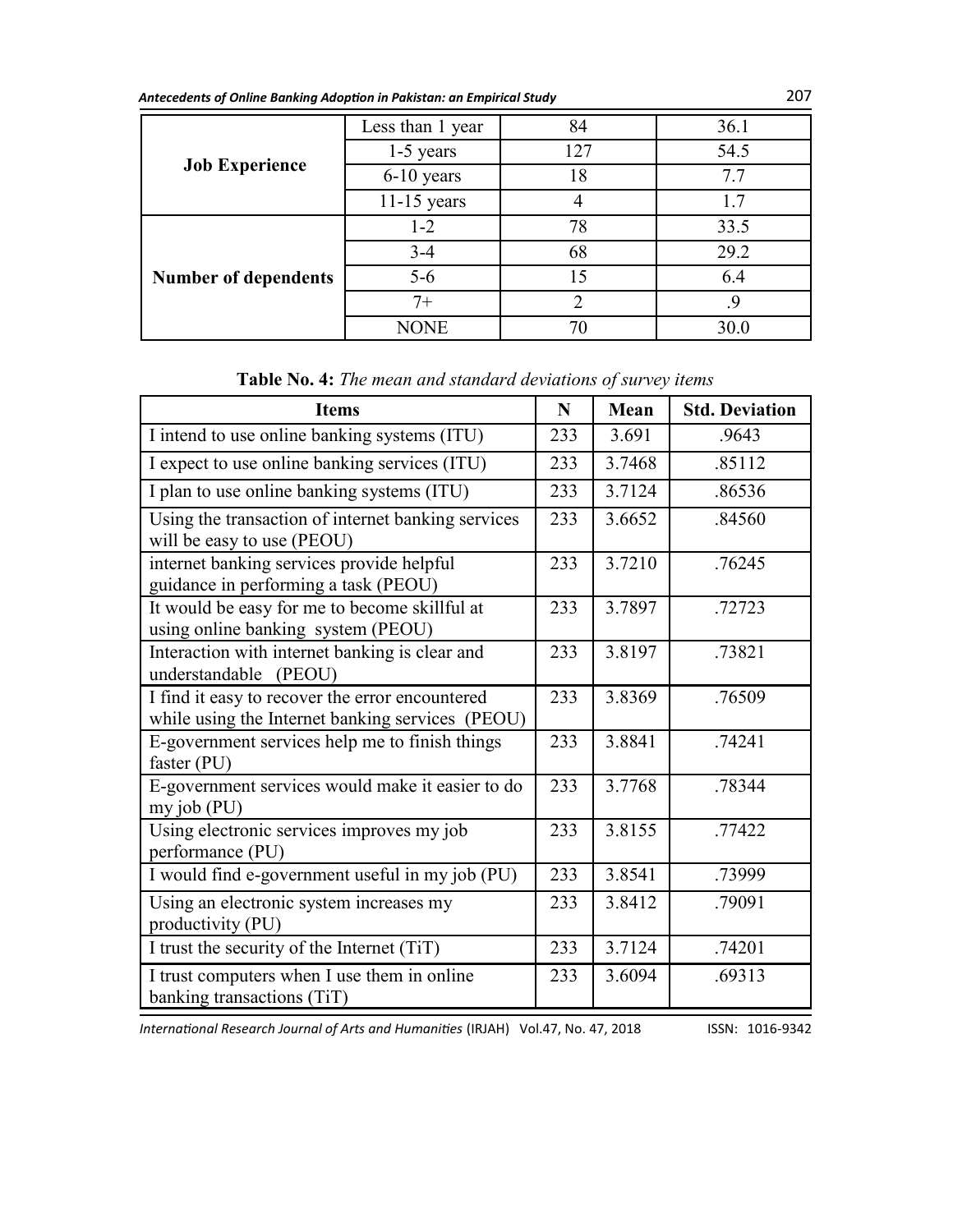208 *Antecedents of Online Banking Adoption in Pakistan: an Empirical Study*

| I trust mobile phones when I use the mine (TIT)                       | 233 | 3.8155 | .76300 |
|-----------------------------------------------------------------------|-----|--------|--------|
| This Web site provides sufficient information                         | 233 | 3.7082 | .71966 |
| through this Website (IQ)                                             |     |        |        |
| Through this Web site, I get the information I<br>need in time (IQ)   | 233 | 3.7124 | .71840 |
| Information provided by this Website is reliable<br>(IQ)              | 233 | 3.7210 | .78473 |
| Information provided by this Website is accurate<br>(IQ)              | 233 | 3.6996 | .72210 |
| Information provided by this Web site is in a<br>useful format $(IQ)$ | 233 | 3.7682 | .76419 |
| I am satisfied with the accuracy of this Website<br>(IQ)              | 233 | 3.7897 | .73313 |
| Information provided by this Web site is clear<br>(IQ)                | 233 | 3.7511 | .70577 |
| Valid N (list wise)                                                   | 233 |        |        |

The correlation is essential to discover the relation between the independent variables and the dependent variable. In the existing study, tests were carried out to investigate the relationship between independent and dependent constructs with the help of Pearson's Correlation. In this way, a significant relation sustains at the 0.1 level in which all factors of the prevailing on the central model was supported in the study.

| <b>ITEMS</b>                                                 | <b>ITU</b> | <b>PEOU</b> | PU       | SI       | <b>TIEG</b> |  |  |
|--------------------------------------------------------------|------------|-------------|----------|----------|-------------|--|--|
| Intention to use (ITU)                                       |            |             |          |          |             |  |  |
| Perceived ease of use (PEOU)                                 | 597**      |             |          |          |             |  |  |
| Perceived usefulness (PU)                                    | $.576**$   | $.507**$    |          |          |             |  |  |
| Trust in technology (TIT)                                    | $540**$    | $.496**$    | $.472**$ |          |             |  |  |
| information $(IQ)$                                           | $.561**$   | $.571**$    | $.554**$ | $.533**$ |             |  |  |
| **. Correlation is significant at the 0.01 level (2-tailed). |            |             |          |          |             |  |  |

**Table No.5:** *Pearson correlation*

In the existing study, the correlation between all variables is (.472 to .597) in which each construct possess the correlation like PEOU (.597), PU (.576-.507)TIT  $(.540-496)$  and IQ $(.571-561)$ . In this study, the highest correlation is of PEOU and ITU (.597\*\*) whereas the lowest correlation is concerning between trust in technology and perceived usefulness (.472).For testing the hypothesis and reveal the relationship between independent and dependent variables multiple regression analysis was materialized. In this way, regression shows that all hypotheses developed successfully.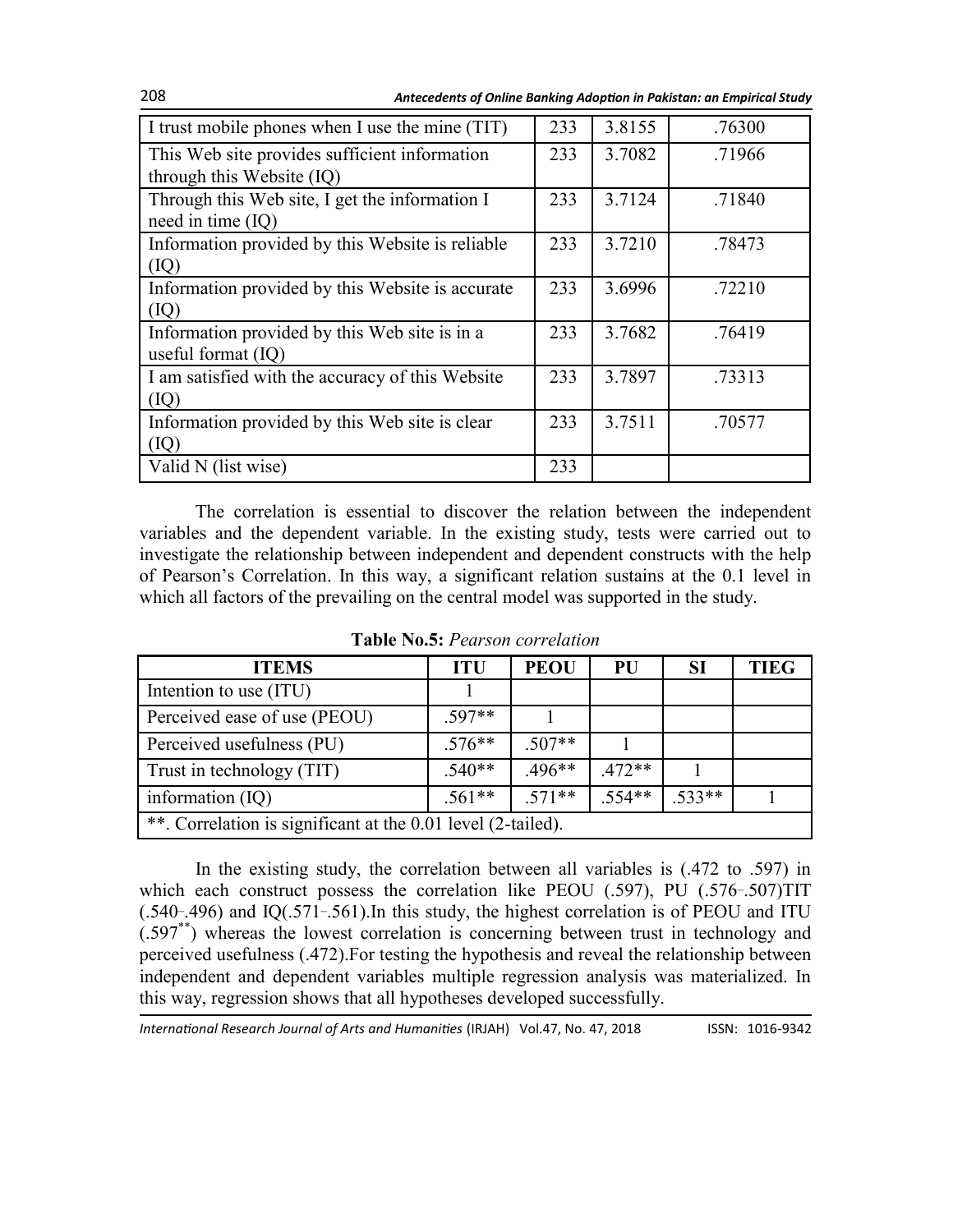| Coefficients |                               |                 |            |              |          |      |  |
|--------------|-------------------------------|-----------------|------------|--------------|----------|------|--|
|              |                               | Un-standardized |            | Standardized | T        |      |  |
|              | Model                         | Coefficients    |            | Coefficients |          | Sig. |  |
|              |                               | Β               | Std. Error | Beta         |          |      |  |
|              | (Constant)                    | $-.799$         | .297       |              | $-2.687$ | .008 |  |
|              | T3PEOU                        | .380            | .081       | .283         | 4.680    | .000 |  |
|              | T3PU                          | .344            | .080       | .255         | 4.316    | .000 |  |
|              | T <sub>3</sub> SI             | .257            | .075       | .198         | 3.415    | .001 |  |
|              | <b>T3TIEG</b>                 | .218            | .090       | .153         | 2.411    | .017 |  |
|              | a. Dependent Variable: T3ITUs |                 |            |              |          |      |  |

| Table 5: Regression analysis |  |  |  |  |  |
|------------------------------|--|--|--|--|--|
|------------------------------|--|--|--|--|--|

Note: ITU \*dependent variable for this study

The acceptance of the e-Banking system supports the validity and improves the reliability of the instrument. The reliability of each construct of the existing study has been mentioned in the following table in which the highest and lowest reliability level is between .832 information quality and.723 trusts in technology.

| <b>Construct</b>      | <b>Items</b> | Cronbach's alpha $(a)$ | <b>Type</b>      |
|-----------------------|--------------|------------------------|------------------|
| Perceived ease of use |              | .764                   | High Reliability |
| Perceived usefulness  |              | .815                   | High Reliability |
| Trust in technology   |              | .723                   | High Reliability |
| Information quality   |              | .832                   | High Reliability |
| Intention to use      |              | 770                    | High Reliability |

**Table No.6:** *Individual factors reliability alpha*

## **5. Research Methodology and the Survey Questionnaire**

In this study, the philosophy of positivism approach and cross-section has been adopted. Moreover, the quantitative methodology was used and a structured measurement instrument was applied in the existing study. There is a number of studies adopted in the line of prevailing of study (Albesher, 2015 and Thompson, 2014).The questionnaire survey developed in the study to include three sections for instance research objectives and research area.

Researcher pursued the respondents' significance effects in the e-Banking sector and its users and for the data collection, the lower and middle-level employees and online customers were carried out. In the demographic section, questions were included such as age, gender, job experience, level of education, number of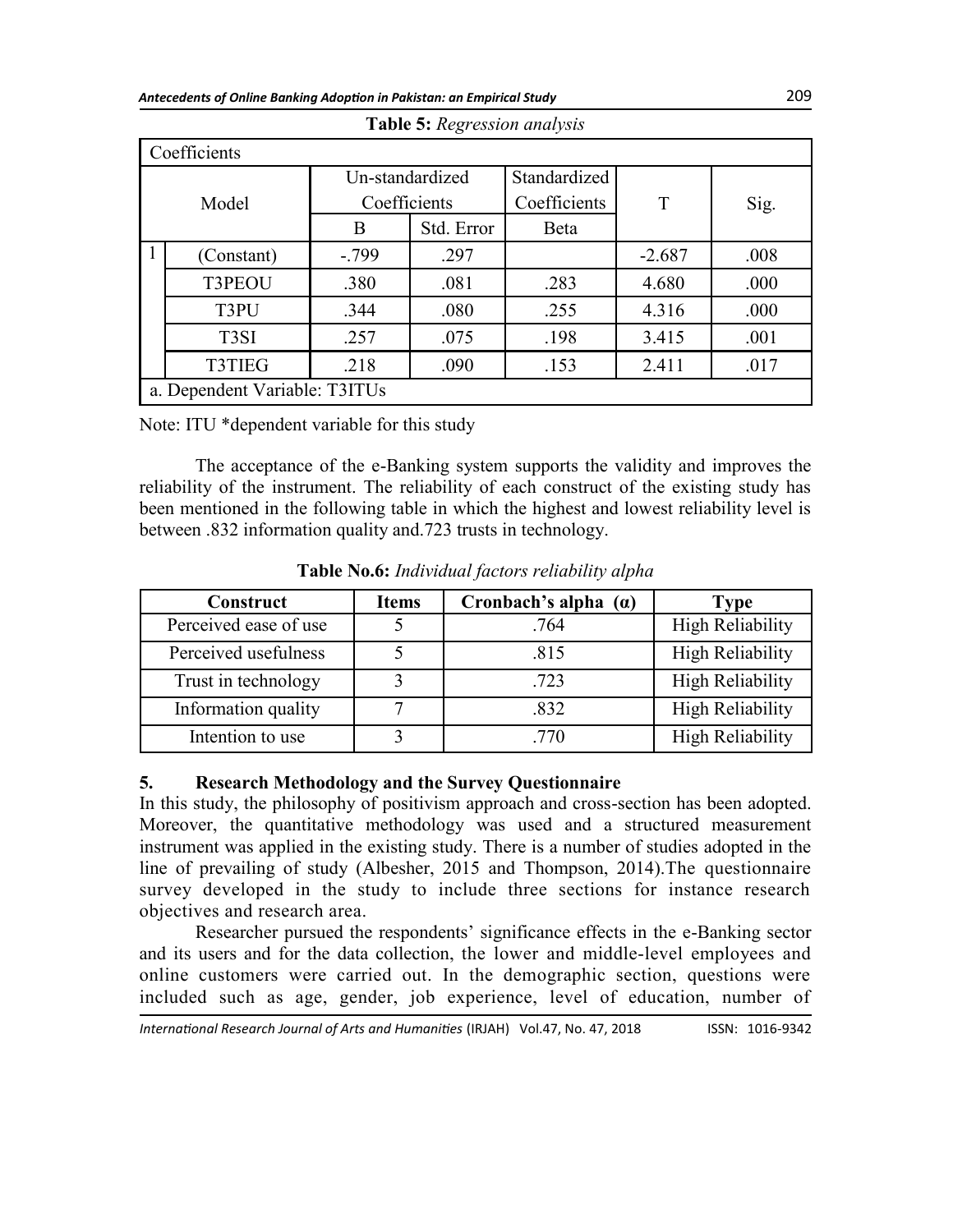dependents, and present marital status. In the study, five factors were used and 23 items applied in order to measure the proposed variable. In the English language, survey questionnaires were designed and means and standard deviation of the distributed the questionnaires (items) mentioned.

## **5.1 Sample and Sampling Process**

The sampling population is belonging to the e-Banking users which are categorized into employees and customers. The respondents for the sampling population can be confined to the Hyderabad, Larkana, and Karachi. The user of e-Banking in the bank sector is concerning the lower and middle-level employees for the data collection.

In the way, o data collection 360questionnaires distributed in which 233 sampling was brought into for final usage. For the data collection, five points Likert scale was used whereas the sampling process carried out in 2018 and volunteer participation of the respondents came into force. The Krejcie and Morgan (1970) pursued the population sampling. In the hypothesis testing, the Pearson's Correlation and test multiple regression analysis were applied in order to test the independent variables and dependent variable relation and determine the effect between independent and dependent factors respectively.

## **6. Conclusions**

The extant study revealed to investigate the e-Banking users intention to use the online means of services via proposed variables such as (PU, PEOU, TIT, and IQ) to influence the intention to use e-Banking (ITU). There are five factors in the proposed model of the study concerning the domain of technology acceptance. The relation in the proposed hypothesis in the existing was based on the relationship between independent and dependent constructs. In this way, revealed findings of the study shows that there is a positive significant relationship between independent variables and the dependent variable. The whole scenario of the existing study develops the proposed model to test an empirical investigation in which the present provision of e-Banking has been examined in Pakistan perspective deeply.

The correlation of constructs sustains between (.472 to .597) and the effect of independent variables with dependent construct has been restored via regression analysis based on the beta, "t" values of the determinants. For the final usage, 233 sampling used which pursued the statistical packages for Social Science (SPSS) version 24.0 for windows, and the overall reliability of the constructs is .915.

In this study, general literature has been presented particularly in Pakistan perspective. The contribution of the existing study research could provide numerous benefits to investigate the intentional approach of e-Banking employees and online user customers. The present study pursues the cross-sectional study and the voluntary participation of respondents. It is recommended to broaden the study at the country level rather than the particular region of the country and this study must be incorporated at the societies in Asian context to pertain the same social and cultural values. Moreover, the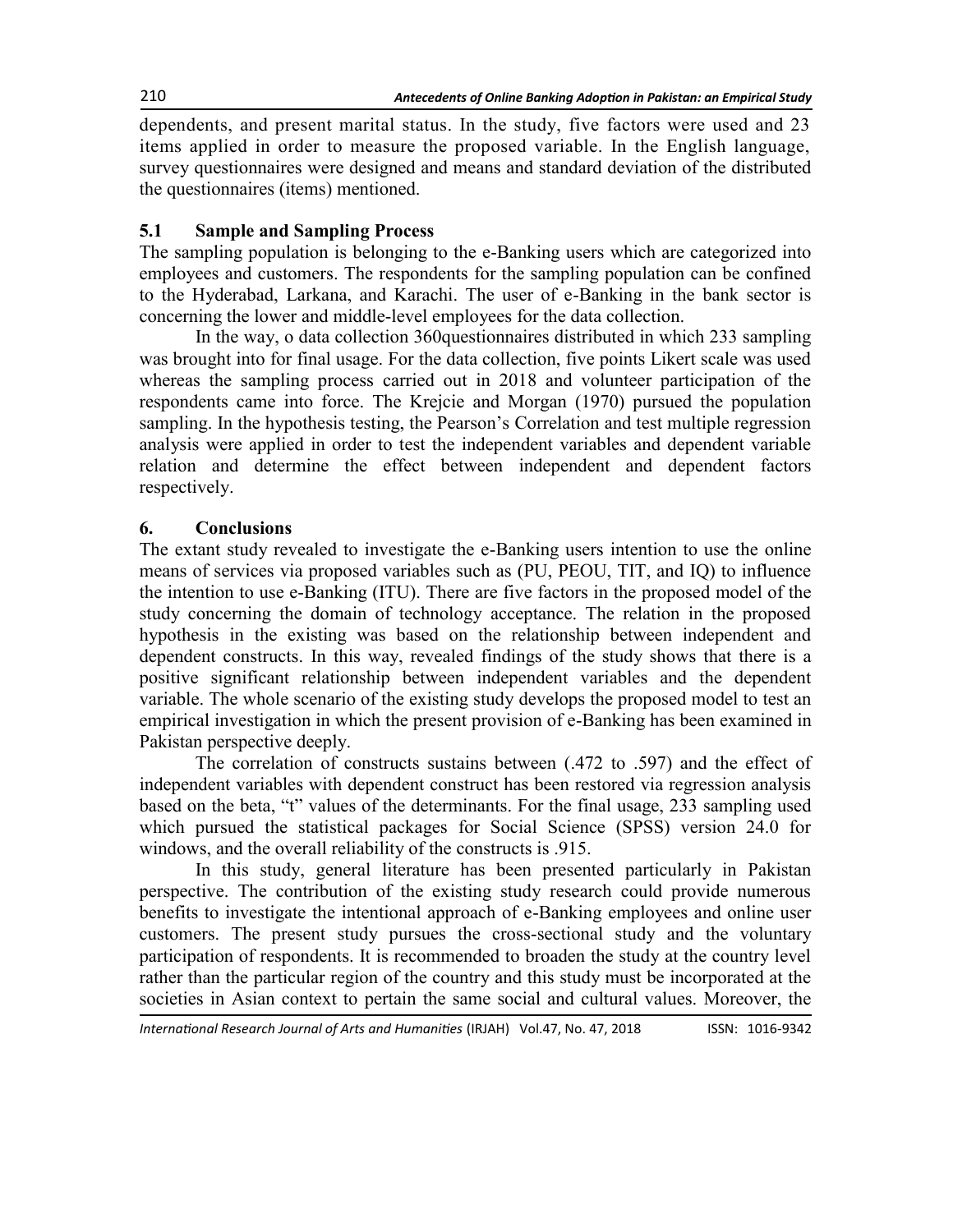researcher can use diverse factors (service quality, social influence, and trust in government) relating to technological adoption and investigation of system users e-Banking users.

# **Refrences**

- **Abdul KabeerKazi and Muhammad AdeelMannan (2013)** Factors affecting adoption of mobile banking in Pakistan: Empirical Evidence; International Journal of Research in Business and Social Science IJRBS Vol.2 No.3, 2013 ISSN: 2147-4478.
- **Abu-Shanab, E. (2014).** Antecedents of trust in e-government services: an empirical test in Jordan. Transforming Government: People, Process and Policy, 8(4), 480-499.
- Abu-Shanab, E. and Al-Azzam, A. (2012), "Trust dimensions and the adoption of e-government in Jordan", International Journal of Information Communication Technologies and Human Development, Vol. 4 No. 1, pp. 39-51.
- Abu-Shanab, E. Knight, M. and Refai, H. (2010), "E-voting systems: a tool for edemocracy", Management Research and Practice, Vol. 2 No. 3, pp. 264 274.
- **Ahmad, A., Saif, I., &Safwan, N. (2010).** An empirical investigation of Islamic banking in Pakistan based on the perception of service quality. African journal of business management, 4(6), 1185-1193.
- **Aker, J. C., &Mbiti, I. M. (2010).** Mobile phones and economic development in Africa. Journal of Economic Perspectives, 24(3), 207–232.
- **Almuraqab, N. S., & Jasimuddin, S. M. (2016, May).** A literature survey of mgovernment services adoption: Lessons for a smart city Success. In GCC Smart government & Smart cities conference, At Dubai, UAE (Vol. 22, pp. 1-12).
- **Alomari, M., Woods, P., & Sandhu, K. (2012).** Predictors for e-government adoption in Jordan: Deployment of an empirical evaluation based on a citizen-centric approach. Information Technology & People, 25(2), 207-234.
- **Anus, S., Qureshi, F. A., Malik, S., Abbasi, A., Chaudhry, A. &Mirza, S. N. (2011).** "Trust and Initial Acceptance of Mobile Banking in Pakistan," International Journal of Scientific & Engineering Research, 2, 8.
- **Ayo, C. K., Ekong O. U, Fatudimu, I.T., and Adebiyi A. A. (2007).** M-Commerce Implementation in Nigeria: Trends and Issues, Journal of Internet Banking and Commerce, August 2007, vol. 12, no.2.
- Ayyash, M., Ahmad, K.and Singh, D. (2012), "A questionnaire approach for user trust adoption in Palestinian e-government initiative", American Journal of Applied Sciences, Vol. 9 No. 1, pp. 40-46.
- **Bank Away! 2001.** Net Banking Benefits! Sheer Acceleration. Electronic Banking: The Ultimate Guide to Business and Technology of Online Banking, Edited by SCN Education B.V.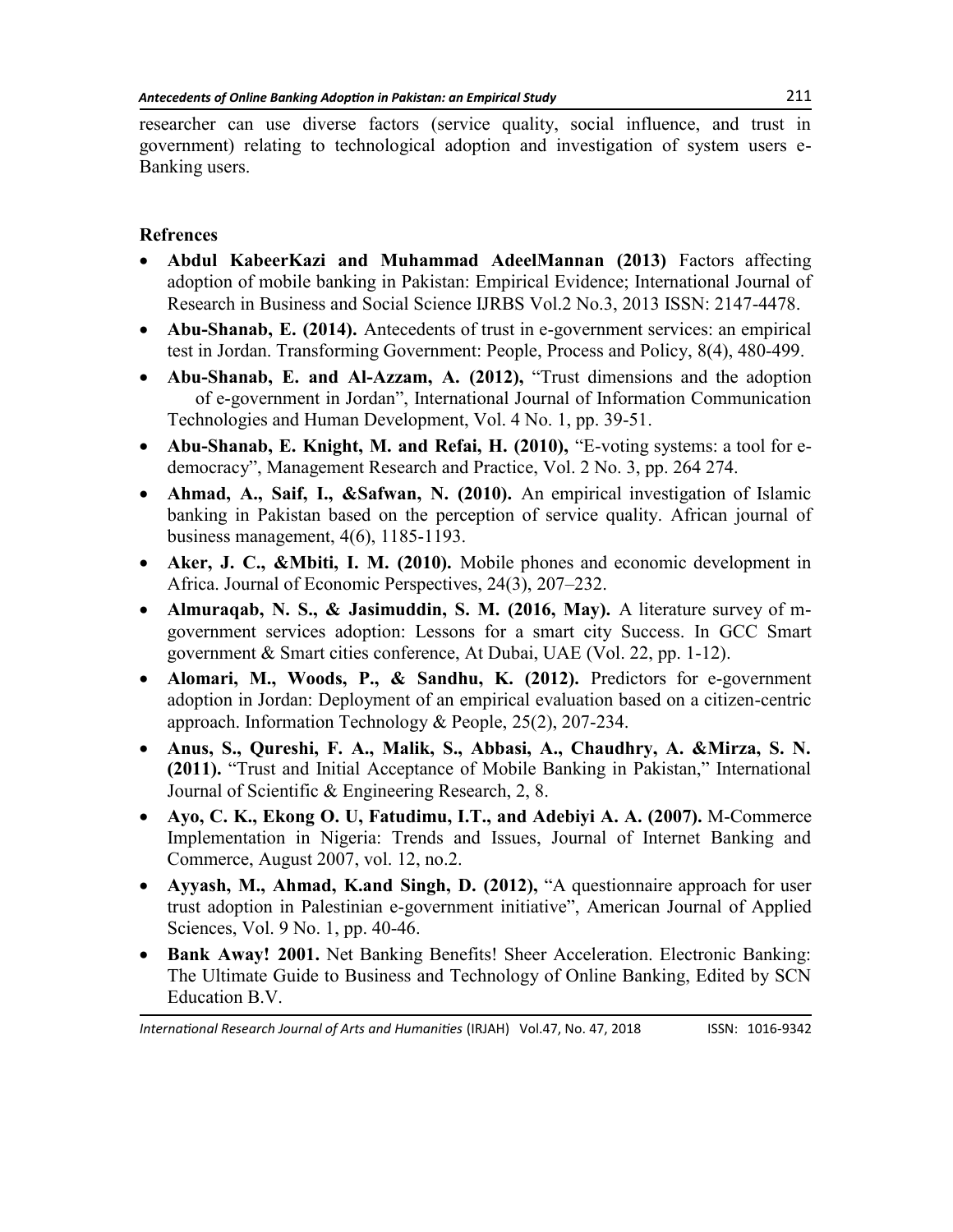- **Bátiz-Lazo, B. and Wardley, P. (2007), "Banking on Change: Information Systems** and Technologies in UK High Street Banking 1919-1969", Financial History Review, Vol. 14 No. 2, pp. 177-205.
- Bátiz-Lazo, B. and Wood, D. (2002), "Historical Appraisal of Information Technology in Commercial Banking", Electronic Markets, Vol. 12 No. 3, pp. 1–12.
- Bruno, M.A. (2003), "BofA's Climb to the Top of the Online World", US Banker, Vol. 113 No. 6, pp. 24-5.
- Chau, V. S., and L. W. Ngai (2010), "The youth market for internet banking services: perceptions, attitude, and behavior", Journal of Services Marketing, 24 (1): 42–60.
- Chong, A. Y.L., K.B. Ooi B. Lin and B.I. Tan (2010), "Online banking adoption: an empirical analysis", International Journal of Bank Marketing, 28 (4): 267-287.
- Davis, F. (1989), "Perceived usefulness, perceived ease of use, and user acceptance of information technology", MIS Quarterly, Vol. 13 No. 3, pp. 319-39.
- Delgado, J., Nieto, M.J. (2004), "Internet Banking in Spain Some Stylized Facts. Monetary Integration, Market and Regulation". In: Hasan, I., Hunter, W., Becchetti, L., Bagella, M. (Eds.), Research in Banking and Finance 4, pp. 187–209.
- DeYoung, R., Duffy, D. (2002). "The Challenges Facing Community Banks: Straight from the Horses' Mouths". Federal Reserve Bank of Chicago. Economic Perspectives  $26(4)$ ,  $2-17$ .
- DeYoung, R., Lang, W.W., Nolle, D.L. (2007), "How the Internet Affects Output and Performance at Community Banks", Journal of Banking and Finance, Vol. 31 No. 4, pp. 1033-1060.
- **Eckhardt, A., Laumer, S.,andWeitzel, T. (2009).** Who influences whom? Analyzing workplace referents" social influence on IT adoption and non-adoption. Journal of Information Technology 24 (1), pp. 11-24.
- Hernando, I. and Nieto, M.J. (2007), "Is the Internet Delivery Channel Changing Banks' Performance? The Case of Spanish Banks", Journal of Banking and Finance, Vol. 31 No. 4, pp. 1083-1099.
- **Huang, K.; Lee, Y. W.; and Wang, R. Y. (1999).** Quality Information and Knowledge, Upper Saddle River, NJ: Prentice Hall.
- Hughes, N., &Lonie, S. (2007). M-PESA: Mobile money for the 'unbanked': Turning cell phones into 24-hour tellers in Kenya. Innovations: Technology, Governance, Globalization, 2(1–2), 63–81.
- **Hung, S. Y., Chang, C. M., & Yu, T. J. (2006).** Determinants of user acceptance of the e-Government services: The case of online tax filing and payment system. Government Information Quarterly, 23(1), 97-122.
- **Jenkins, B. (2008).** Developing mobile money eco systems. Washington, DC: International Finance Corporation and Harvard Kennedy School.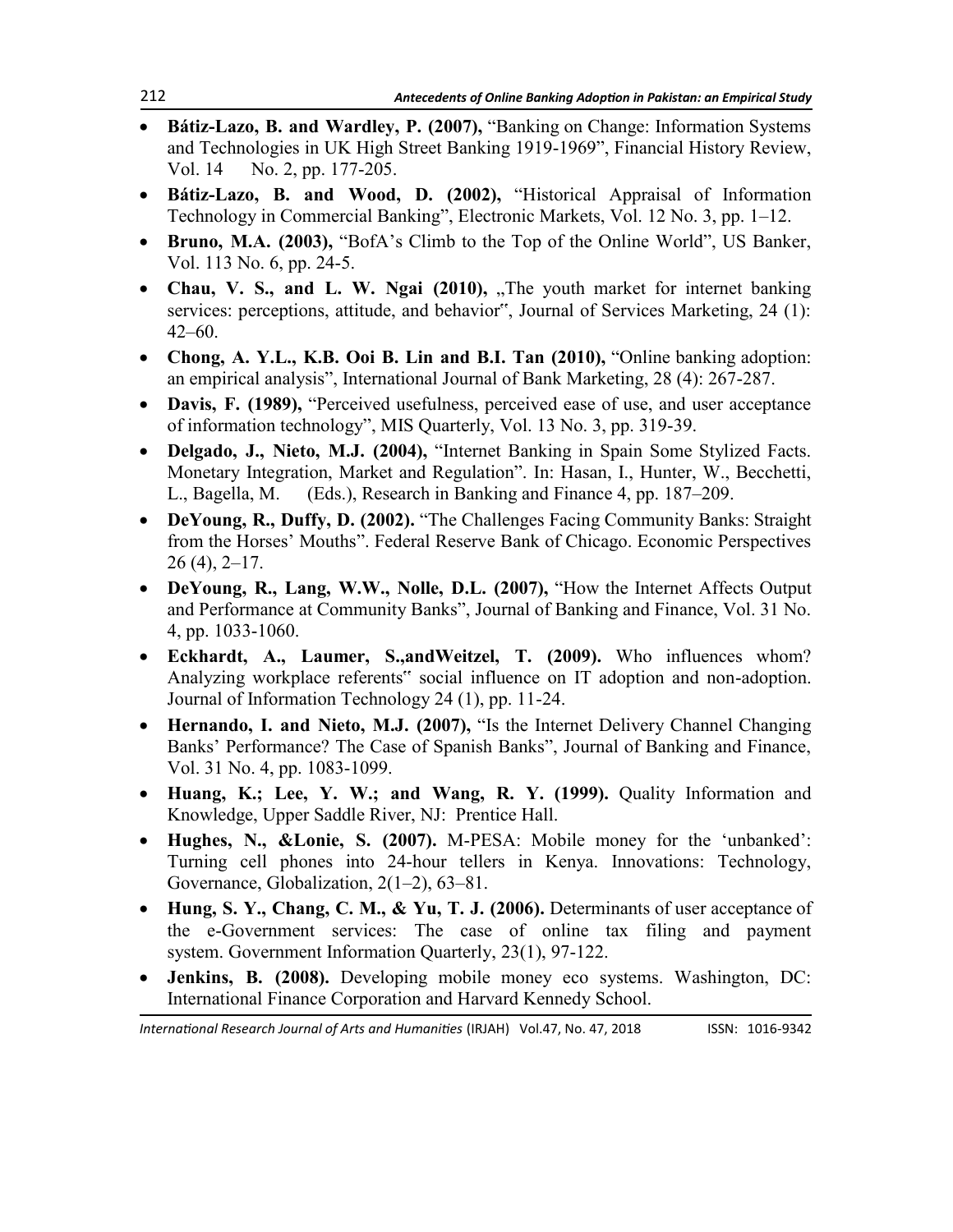- **Kaleem, A., & Ahmad, S. (1970).** Banker's perceptions of electronic banking in Pakistan. The Journal of Internet Banking and Commerce, 13(1), 1-16.
- **Khan, I., & Rashid, N. (2015).** Using mobile money to promote financial inclusion in Pakistan. PowerPoint presentation to Karandaaz, Islamabad. Retrieved from [https://](https://www.karandaaz.com.pk/wpcontent/uploads/2017/02/Using-Mobile-Money-to%20PromoteFinancial-Inclusion-in-Pakistan.pdf) [www.karandaaz.com.pk/wpcontent/uploads/2017/02/Using](https://www.karandaaz.com.pk/wpcontent/uploads/2017/02/Using-Mobile-Money-to%20PromoteFinancial-Inclusion-in-Pakistan.pdf)-Mobile-Money-to [PromoteFinancial](https://www.karandaaz.com.pk/wpcontent/uploads/2017/02/Using-Mobile-Money-to%20PromoteFinancial-Inclusion-in-Pakistan.pdf)-Inclusion-in-Pakistan.pdf.
- Kolachi, N. (2006), "Internet banking system in Pakistan: some crucial weaknesses and suggestions for improvement", Journal of Institute of Bankers Pakistan, Vol. 73, No. 2, pp. 23 – 32.
- Krejcie, R. V. and Morgan, D. W. (1970), "Determining sample size for research activities", Educational and Psychological Measurement, vol. 30, pp. 607 610.
- **Laukkanen, T. (2007),** "Internet versus Mobile Banking: Comparing consumer value perceptions"". Business Process Management Journal; vol. 13 No. 6, pp. 788-797.
- Lee, E.J., Kwon, K.N., and Schumann, D.W. (2005), "Segmenting the non-adopter category in the diffusion of internet banking", The International Journal of Bank Marketing, Vol. 23 No. 4, pp. 414-37.
- **Lee, K.S., Lee, H.S., and Kim, S.Y. (2007).** Factors influencing the adoption behavior of mobile banking: a South Korean perspective. Journal of Internet Banking and Commerce, 12(2).
- **Lee, Y. W., Strong, D. M., Kahn, B. K., & Wang, R. Y. (2002).** AIMQ: a methodology for information quality assessment. Information & Management, 40(2), 133-146.
- **Lustsik, O. (2003).** E-Banking Estonia: reasons for and benefits of the rapid growth.
- **Mauro C. Hernandez, J., & Afonso Mazzon, J. (2007).** Adoption of internet banking: proposition and implementation of an integrated methodology approach. International journal of bank marketing, 25(2), 72-88.
- **McKinsey Global Institute. (2016).** Digital finance for all: Powering inclusive growth in emerging economies. New York: McKinsey & Company.
- **Moore, G. & Benbasat, I. (1991)** Development of an instrument to measure the perceptions of adopting an information technology innovation. Information Systems Research, 2, 173 191.
- **Mukherjee, Avinandan, and Prithwiraj Nath. (2003),** "A model of trust in online relationship banking." International journal of bank marketing 21, no. 1 (2003): 5-15.
- Nassuora, A. and Al-Mushasha, N. (2012), "Factors determine Jordanian customer's attitude towards e-government", International Journal Of Academic Research, Vol. 4 No. 2, pp. 190-196.
- **Nazir, S., Akhtar, M. N., & Irshad, M. Z. (2011),** Why banks and financial institutions in Pakistan are turning toward Internet banking?. International Journal of Computer Science Issues, 8 (6), 265-274.